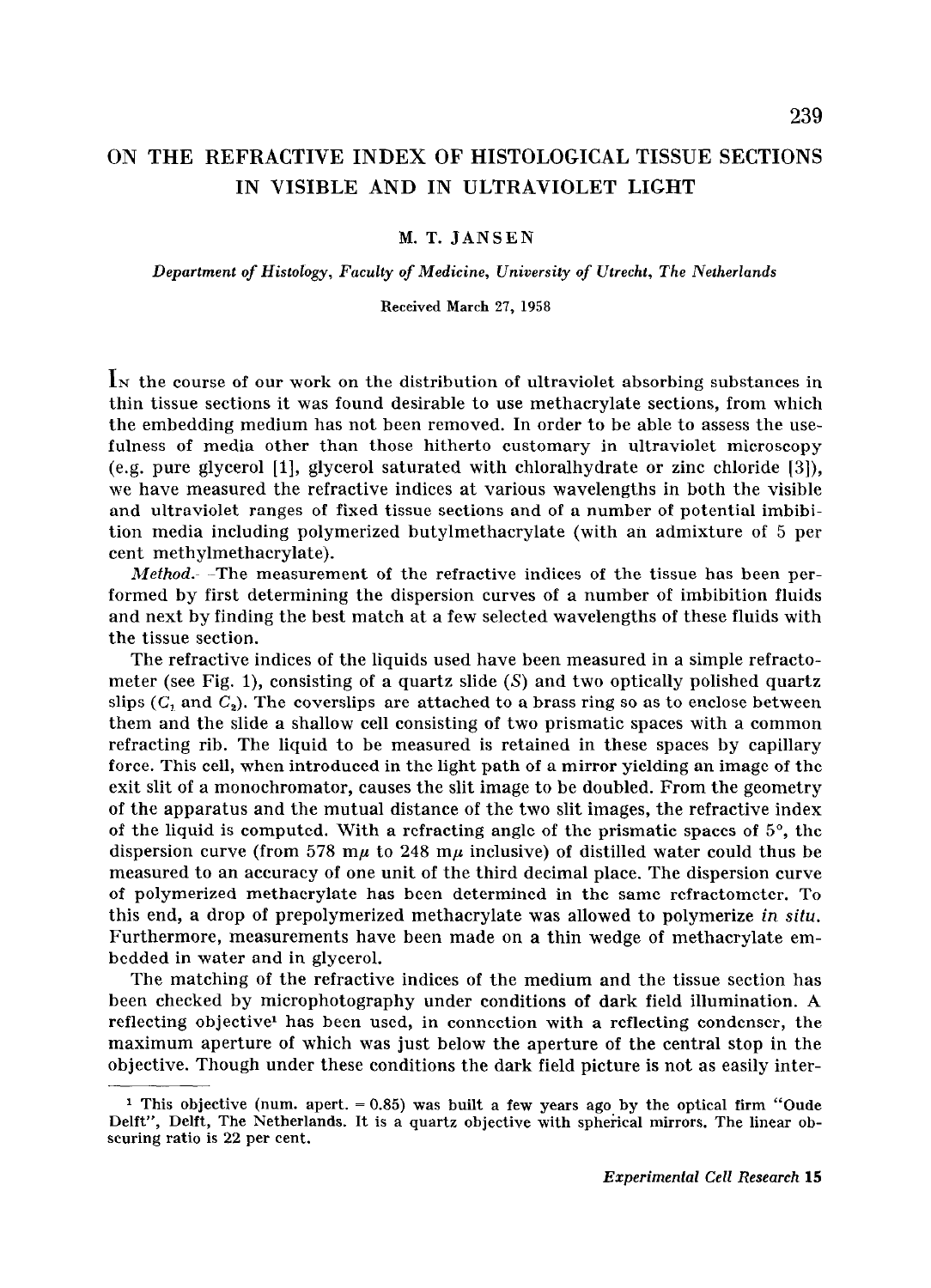preted as when the condenser aperture exceeds that of the objective, the main features of the section are easily recognizable and any slight mismatch in the refractive indices of fluid and section shows up very brightly. Apart from the brightness of the dark ground pictures, the frequently striking differences between the pictures obtained with too low or too high refractive indices respectively of the immersion medium are helpful in finding the correct match.



Fig. 1.—Diagram of the refractometer cell used for determining the refractive indices of the imbibition fluids. S, quartz slide;  $C_1$  and  $C_2$ , quartz coverslips; B, brass ring; L, sample to be measured. The light path has been indicated by arrows.

Both the refractometer and the microscope derived their illumination from a mercury arc, the following spectral lines of which were isolated by a monochromator: 578, 546, 436, 405, 366, 334, 312, 302, 289, 280 and 265 m $\mu$ .

In order to facilitate the renewal of the imbibition medium of an object during the observation, a simple perfusion chamber of minimal depth has been constructed (see Fig. 2). In a quartz slide S, which in our microscope is to be used in a vertical plane, two depressions ( $D_1$  and  $D_2$ ) have been ground. The coverslip C, onto which the section is stuck, is firmly clamped onto the slide, so as to leave the upper parts of the depressions uncovered. Through two finely drawn out glass tubes dipping into these depressions, a constant flow of the liquid across the section can be effected. Though the distance between the slide and the coverslip does not exceed the thickness of the section, the complete renewal of the fluid within a small section is a matter of minutes.

Results.—The results of a number of measurements on rat liver sections fixed in either Bouin's, Zenker's or Carnoy's fluid, embedded and cut in paraffin and deparaffinized in xylene, along with the dispersion curves of a few media, are presented in the graph of Fig. 3. The data on the tissue have been obtained with mixtures of benzene and cyclohexane at the wavelengths 265 and 280 m $\mu$ . For the range 289 m $\mu$ to 334  $m\mu$  inclusive, mixtures of methyl-benzoate and decaline were found to be suitable, whereas at longer wavelengths including the visible range media containing a-chloronaphthalene and butylcarbitol were used. Within single sections different parts (notably erythrocytes, nucleoli) presented slightly different matches. Similarly, the dispersion curves of differently fixed tissues and of sections with different histo-

Experimental Cell Research 15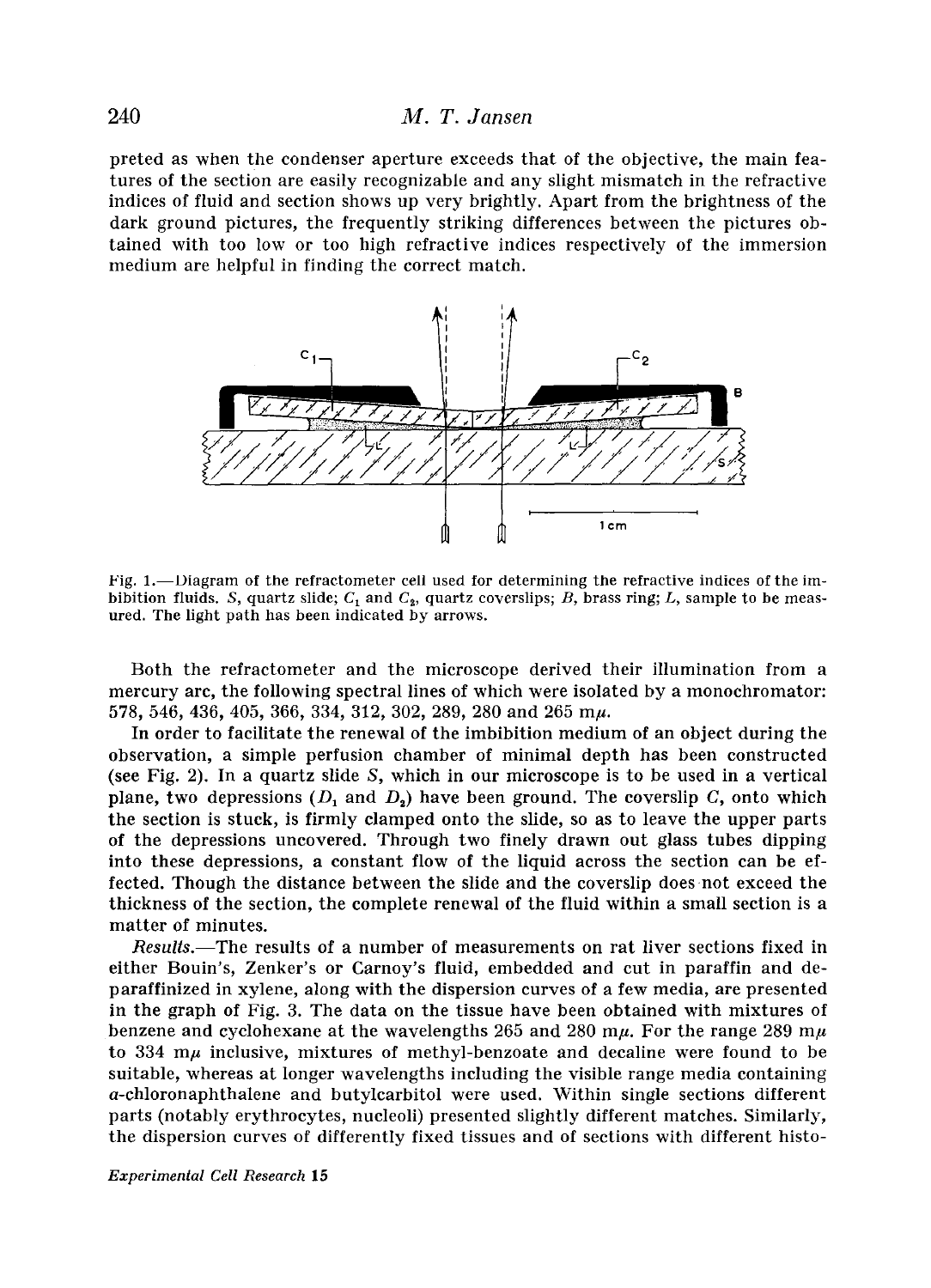ries did not coincide exactly. We did not, however, further investigate these differences, which did not exceed a few units of the second decimal place, as they seem to be unimportant as causes of serious diffraction effects.

Discussion.-Whereas data as to the refractive index of tissue sections in the visible light are fairly numerous (e.g.  $[2, 4, 6]$ ) and well within the range of our results, we are aware of only one report [5] on the determination of the ultraviolet



Fig. 2.—Quartz perfusion chamber for thin sections. S, quartz slide;  $D_1$  and  $D_2$ , depressions, ground in S; C, coverslip onto which the section is stuck. Clamps and glass tubes omitted.



Fig. 3.—Dispersion curves of histological sections  $($ ——), benzene  $($ ---) and of polymerized butylmethacrylate, mixed with 5 per cent methylmethacrylate  $(\cdots \cdots)$ . The latter curve almost coincides with that of a concentrated solution of chloralhydrate in glycerol (not drawn). Actual measurements on tissue sections are represented by dots.

16 - G83704 Experimental Cell Research 15